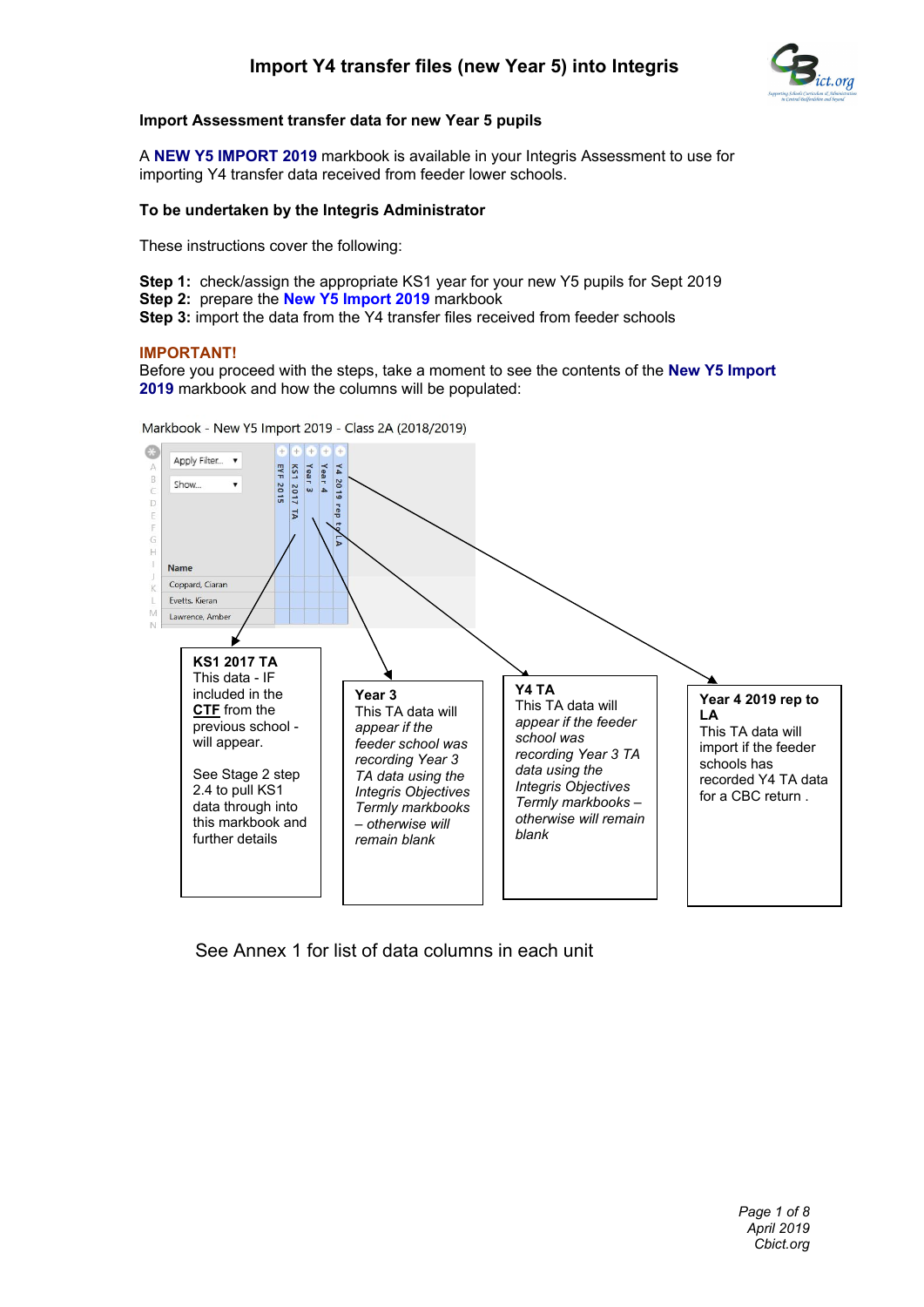

## **Step 1: check/assign KS1 year to new Year 5 pupils**

- 1.1 You must ensure that you have imported either ATFs (and/or CTFs) files containing the pupils' UPNs and other information into your **Integris Admissions Roll** (as per the early stages of the Year End procedures)
- 1.2 Using **Speed Edit >** select **KS1 Year** under *Area* > click Find and select all your new Year 5s in the Admission Roll > click select and click Yes to the prompt to select all > ensure that all these pupils have 2017 assigned – if not, select **2017** in the new value list > Assign > Save.
- 1.3 Staying in Speed Edit, check *'KS1 End of statutory assessments*' under Area > ensure the value is **Yes**

## **Step 2: Prepare New Y5 Import 2019 markbook**

2.1 Go to **Assessment > Assessment Planning > Templates** > **LA Templates > Year 5 Imports** folder >click on **New Y5 Import 2019** markbook > click **Deploy** > click No to the next prompt.

You should now see the **New Y5 Import 2019** markbook appear **in bold** within a new *'Year 5 Imports'* folder under your *My Assessment Plans* folder.

2.2 With the **'New Y5 Import 2019'** markbook highlighted, click **Edit** > click **Enrolled Groups** tab > click **Add Enrolled Group** icon

> in the next window, change the Classes drop down to **Ad-Hoc Group**

- > in the name box, type in **'New Y5 Sep 2019'**
- **>** click **Add Student List** button

> in the search screen, select **Admissions** as the *Roll Status* and click Find > if all (or majority) of your pupils listed are those due to start in September, click Select and click Yes to the prompt to select them all so that they are listed in the *Enrol Groups*  window - *you can at this point select any individual pupil and click on the Bin icon to remove them from the list if you wish, but this isn't important.*

- > **click Add**
- > then **close** this pop up window.
- > select the **Ad-Hoc New Y5 Sep 2019** entry from the *Enrolled Groups* list
- **>** click on *Add Markbook users* icon

> from the list, **select your user ID** so that only you can see the data (*at this stage, it should only really be the data administrator)* 

- > click **Ok**
- > click **Save**.

# 2.3 **Now check that the markbook appears as expected:**

**>** go to **Assessment > Markbook** > select the **New Y5 Import 2019** markbook for the **Ad-Hoc new Y5 Sep 2019** pupils and click **Open**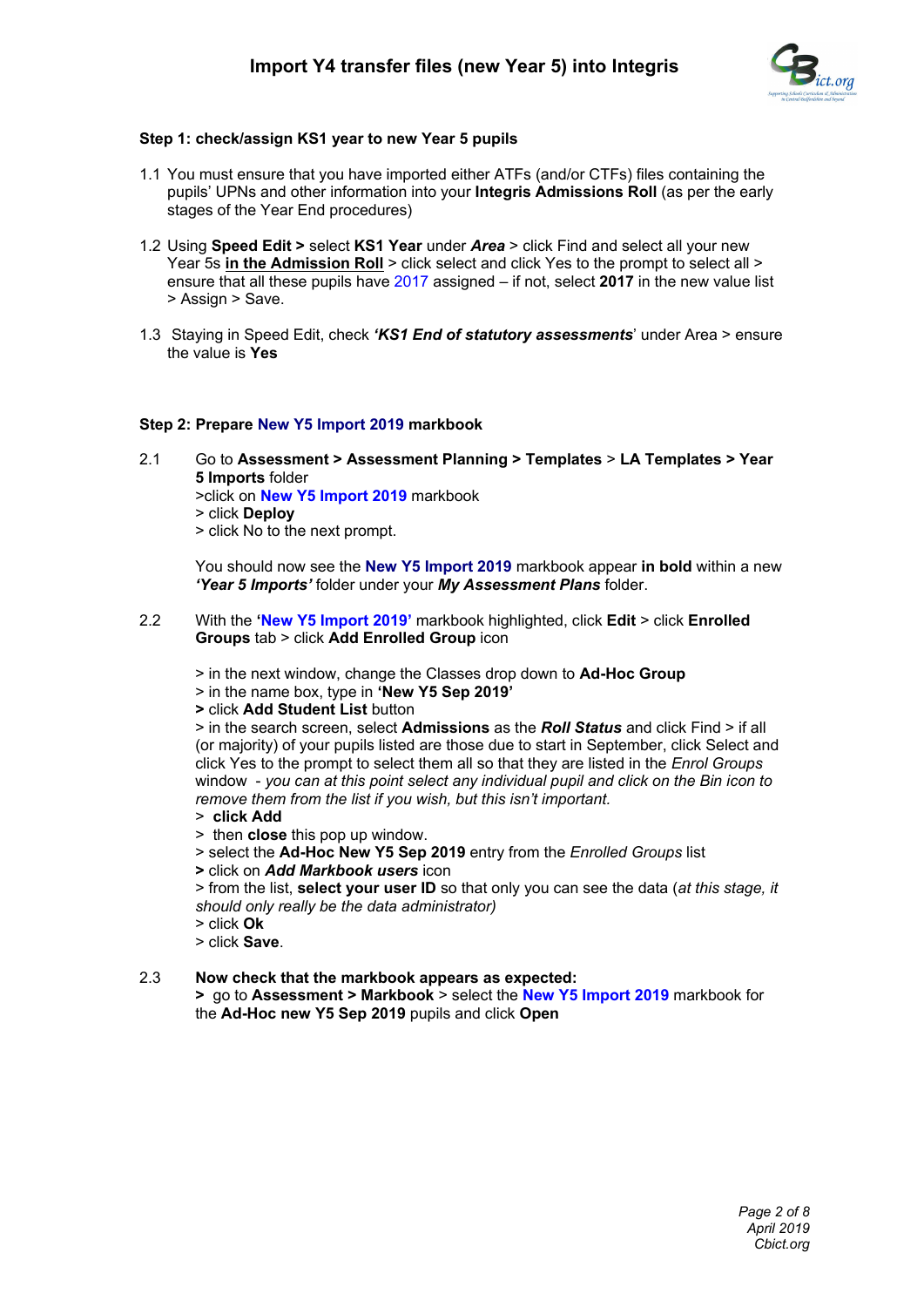

Markbook - New Y5 Import 2019 - Class 2A (2018/2019)

| Apply Filter<br>$\overline{\mathbf{v}}$ |                    | $^{+}$<br>EYE | <b>KS1</b>             | ÷<br>Yea      |                          | $+$<br>γ4                                     |  |
|-----------------------------------------|--------------------|---------------|------------------------|---------------|--------------------------|-----------------------------------------------|--|
| Show                                    | Previous<br>School | 2015          | 2017<br>$\overline{r}$ | ۰<br>$\omega$ | Year<br>$\blacktriangle$ | <b>DO</b><br>∸<br>$\bullet$<br>rep<br>to<br>5 |  |
| <b>Name</b>                             |                    |               |                        |               |                          |                                               |  |
| Coppard, Ciaran                         | n/s                |               |                        |               |                          |                                               |  |
| Evetts, Kieran                          | n/s                |               |                        |               |                          |                                               |  |
| Lawrence, Amber                         | n/s                |               |                        |               |                          |                                               |  |

> you should see the **Previous school** column appear which should display the **DfE number** (by hovering over the number, you will see the school name) – *this is only if you have imported the pupil's ATF or CTF files into the Admissions roll for these pupils previously. Note: the Previous feeder school will enable you to ascertain whether the school is using Integris or Sims and therefore you can be prepared as to what type of file you should be expecting to receive from the school!!!!* 

> check that all the pupil names appear as expected

#### 2.4 **KS1 2017 Unit (this can be worked on ahead of importing any Y4 transfer files from feeder schools):**

Open this unit and check whether any KS1 data appear in the columns.

If your school has imported CTF files sent from feeder schools, then it is likely that most, if not all the pupils for each feeder school will have some KS1 data present. In this case, if KS1 data is present, you will see it in this unit.

If KS1 data does not appear for any of the pupils, then it is possible that the KS1 data has imported via CTF but has not pulled though into this markbook: to check this, click Back to exit the markbook.

Go to **Administration > Utilities** > *Update Year Independent Key Stage Markbooks* … > select **KS1** from drop-down menu > select **Student Find** in the *Select Students by* drop – down menu

Update Year-Independent Key Stage Markbooks Select Students by: Student Find T Select Key Stage: KS1  $\overline{\phantom{a}}$ 

 $>$  click Add Student to the list

> change the *Roll Status* to **Admissions** > click Find and select the new Year 5 pupils currently in your Admissions roll so that they are listed in the Update screen

> then click on **Update**.

> When the progress window completes, click **OK**.

> Go back to **Assessment > Markbook** > select the **New Y5 Import 2019** markbook for the **Ad-Hoc new Y5 Sep 2019** pupils and click **Open.** Open the KS1 2017 unit and check to see if any KS1 data has appeared.

2.5 If some data has appeared for some pupils, and still missing for other pupils, then you will need to find the missing KS1 data from the K2S (Key to Success) website. See separate

何  $(1)$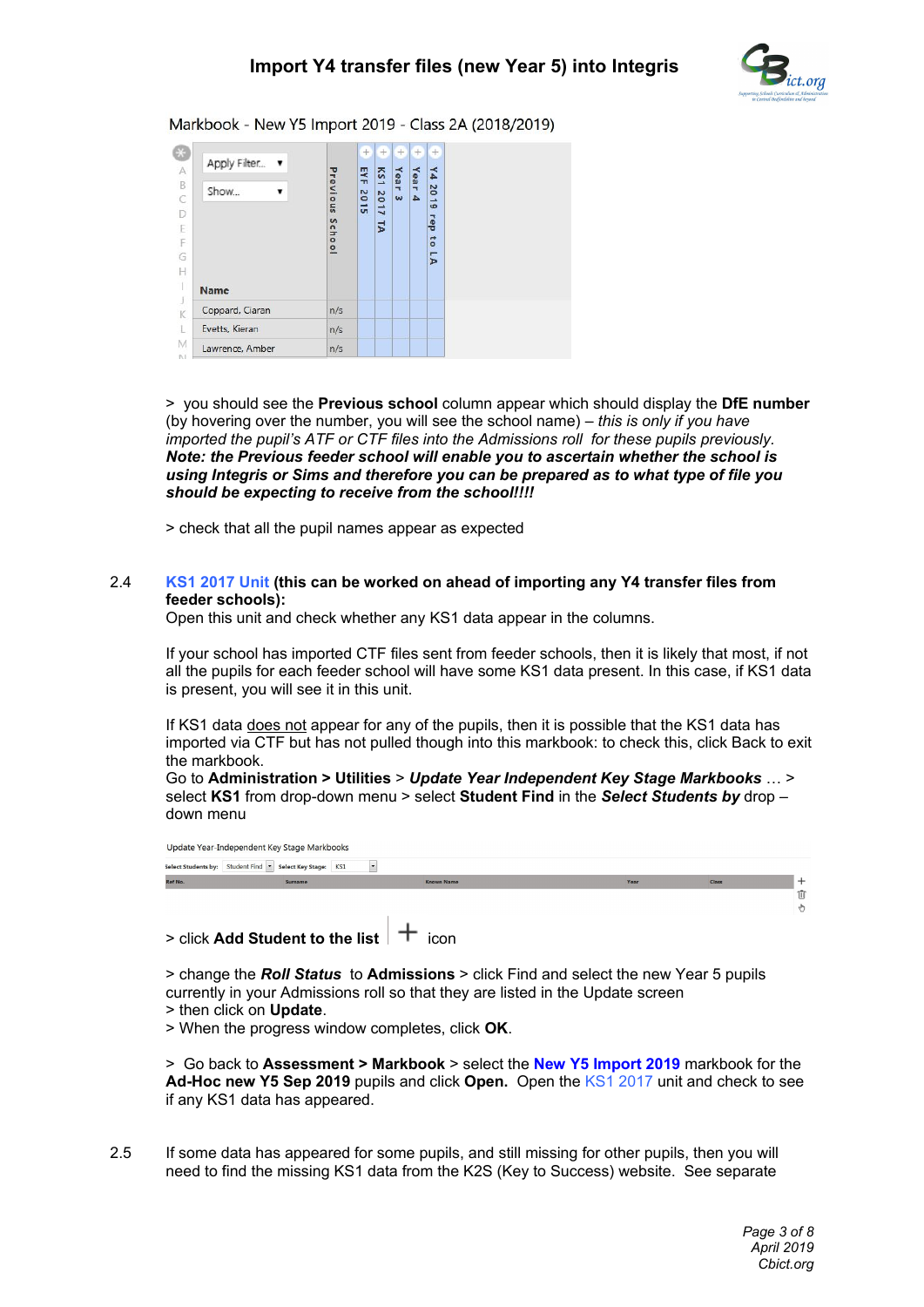

**Import KS1 data** instructions on how to do this.

You are now ready to import the data from feeder lower schools' Y4 Transfer files.

## **Step 3: Import data from Y4 Transfer files**

Please note the following:

- **Transfer files that have been created from Integris** will automatically import into your Integris as the data column headers should match – see Appendix A for list of the column headers. (Follow steps 3.2 – 3.7 below).
- Transfer files created from Sims or any other spreadsheet will need your manual intervention when importing (steps  $3.8 - 3.13$ , below). The spreadsheet files received must be saved as a csv file.
- Transfer files sent to you as Word documents cannot be imported into Integris the information has to be recorded on a spreadsheet which must include a column for UPNs and saved as a csv file.
- **3.1 PLEASE CHECK THE NAME and the CONTENT OF EACH Y4 TRANSFER FILE first. The file will have been created in Integris if the file is called <***feeder lower name***> Y4**

**Transfer 2019 <***yourschoolname***> (this is usually a csv file indicated by ) AND when you open the file it looks like this:**

|                       |        |                                                 |        |                   | н                                                               |  |             |                                          | м |  |                            |                           |        |        |      |
|-----------------------|--------|-------------------------------------------------|--------|-------------------|-----------------------------------------------------------------|--|-------------|------------------------------------------|---|--|----------------------------|---------------------------|--------|--------|------|
|                       |        | Surname Known Nai Student Uf Destination Gender |        |                   | Date of Bir SEN Stage Entitled to Ever FSM Pupil Pren Ethnicity |  |             | Language English as Gifted And Traveller |   |  | <b>Previous SListening</b> | <b>Understan Speaking</b> | Moving | Health | - Se |
| Coppard               | Ciaran | K8232117                                        | 4567 M | <b>########</b> A |                                                                 |  | <b>WSCO</b> | <b>FNG</b>                               |   |  | IV S                       |                           |        |        |      |
| <b>Evetts</b>         | Kieran | H8232117                                        | 2310 M | 20-Oct-04 P       |                                                                 |  | <b>WTUK</b> | <b>ENG</b>                               |   |  |                            |                           |        |        |      |
| <b>Lawrence Amber</b> |        | V8232117 n/s                                    |        | ######## F        |                                                                 |  | <b>WBRI</b> | <b>FNG</b>                               |   |  |                            |                           |        |        |      |
|                       |        |                                                 |        |                   |                                                                 |  |             |                                          |   |  |                            |                           |        |        |      |

*A list of the column headers expected in a Y4 Transfer file created through Integris can be found in Annex 1.*

**If this is the case, proceed to step 3.2.**

**If the file is as above but is saved as an xls file , then convert it to a csv by going to** *File > Save As > change file type to Comma delimited (csv)*

**If the file is called anything different to the above and when opened, does not have the same column headings as the above diagram, then you will need to work out what each of the columns contain and which columns they need to be matched against in your Y5 Import markbook. When you have done this, please proceed direct to step 3.8.**

**If the file sent to you is a Word document with a table of pupil details and their results, this needs to be transferred onto an Excel spreadsheet** *(by copying the table and pasting onto a spreadsheet)* **and saved as a csv file** *(File > Save As > change file type to Comma delimited (csv))***. As per above, you need to work out what each of the columns contain and which columns they need to be matched against in your Y5 Import markbook. When you have done this, please proceed direct to step 3.8.**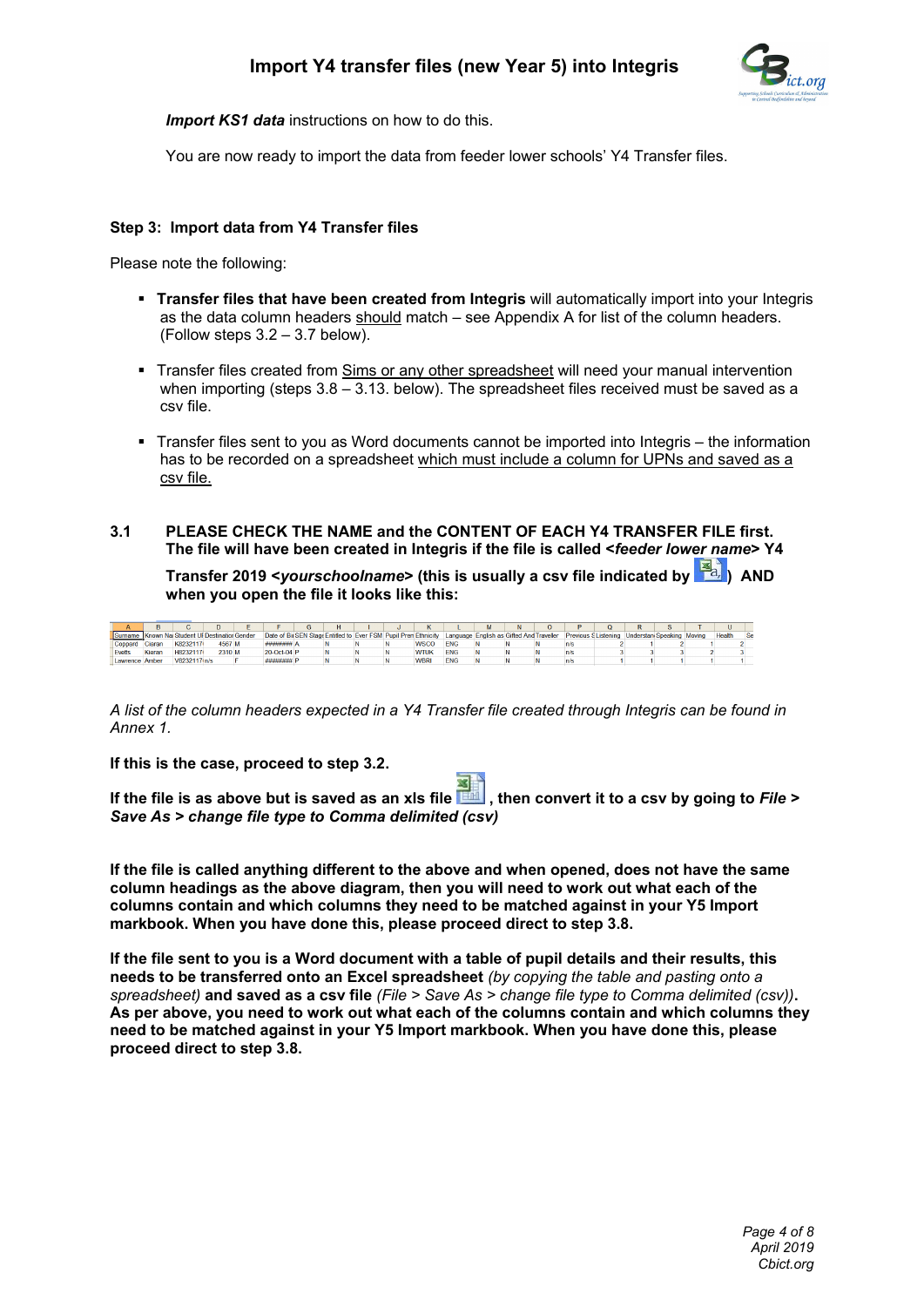

#### **To import an Integris Transfer file**

#### **3.2** Go to **Assessment > Utilities > Assessment Import**

|                                                           | This wizard will quide you through the process of importing<br>assessment data from a CSV file into an Assessment Plan.                                                                                                                                                                                              |
|-----------------------------------------------------------|----------------------------------------------------------------------------------------------------------------------------------------------------------------------------------------------------------------------------------------------------------------------------------------------------------------------|
| Welcome to the<br><b>Assessment Data</b><br>import wizard | • Use the 'Browse' button to find and select the file you wish to import.<br>• Specify whether the file is comma separated (*.csv file) or tab<br>separated (*.txt file).<br>. Then select an Assessment Plan into which the data is to be<br>imported.<br>• Click the 'Next >>' button to start the import process. |
| Browse<br><b>Import File:</b>                             | No file selected                                                                                                                                                                                                                                                                                                     |
|                                                           | File Type: @ Comma Separated @ Tab Separated<br>First line of file contains header information                                                                                                                                                                                                                       |
|                                                           | O                                                                                                                                                                                                                                                                                                                    |

- 3.3 Click on **Browse** and locate your **Y4 Transfer** csv file (created in Integris) you wish to import and click **Open**
- 3.4 Click on mag glass icon > click on + next to *My Assessment Plans* > scroll down list until you find the *Year 5 Import* folder and click + next to it > click on **New Y5 Import 2019** markbook and click **OK**

| <b>Assessment Data Import Wizard</b>                      | $\times$                                                                                                                                                                                                                                                                                                                                                                                                                                      |
|-----------------------------------------------------------|-----------------------------------------------------------------------------------------------------------------------------------------------------------------------------------------------------------------------------------------------------------------------------------------------------------------------------------------------------------------------------------------------------------------------------------------------|
| Welcome to the<br><b>Assessment Data</b><br>import wizard | This wizard will guide you through the process of importing<br>assessment data from a CSV file into an Assessment Plan.<br>• Use the 'Browse' button to find and select the file you wish to import.<br>• Specify whether the file is comma separated (*.csv file) or tab<br>separated (*.txt file).<br>Then select an Assessment Plan into which the data is to be<br>imported.<br>• Click the 'Next >>' button to start the import process. |
| <b>Import File:</b>                                       | Y4 CBC TRANSFER 2015 Class 2A.csv<br>Browse                                                                                                                                                                                                                                                                                                                                                                                                   |
| File Type:                                                | Comma Separated @ Tab Separated<br>V First line of file contains header information                                                                                                                                                                                                                                                                                                                                                           |
|                                                           | Q<br>New Y5 Import 2015                                                                                                                                                                                                                                                                                                                                                                                                                       |

#### > click **Next**

| Assessment<br>Data import wizard | value).<br>imported will be saved. | . Match up the data from the import file with the Assessment fields.<br>. The 'Auto-Match' button will quickly match fields with matching names.<br>. Import into lookup fields will export the display value (not the numeric<br>• Click 'Import' to begin the import process.<br>. Please note that the import process cannot be undone. All valid data |     |                                   |  |  |  |  |
|----------------------------------|------------------------------------|-----------------------------------------------------------------------------------------------------------------------------------------------------------------------------------------------------------------------------------------------------------------------------------------------------------------------------------------------------------|-----|-----------------------------------|--|--|--|--|
| <b>Data from Import File</b>     | <b>Assessment Item</b>             |                                                                                                                                                                                                                                                                                                                                                           |     | <b>Available Assessment Items</b> |  |  |  |  |
| Surname                          |                                    |                                                                                                                                                                                                                                                                                                                                                           | œ   | Student Reference                 |  |  |  |  |
| Known Name                       |                                    |                                                                                                                                                                                                                                                                                                                                                           | C.B | Student UPN                       |  |  |  |  |
| Student LIPN                     |                                    |                                                                                                                                                                                                                                                                                                                                                           | ॱ≆  | EYF 2014 : Listening              |  |  |  |  |
|                                  |                                    |                                                                                                                                                                                                                                                                                                                                                           |     | EYF 2014 : Understanding          |  |  |  |  |
| <b>Destination School</b>        |                                    |                                                                                                                                                                                                                                                                                                                                                           |     | EYF 2014 : Speaking               |  |  |  |  |
| Gender                           |                                    |                                                                                                                                                                                                                                                                                                                                                           |     |                                   |  |  |  |  |
| Date of Birth                    |                                    |                                                                                                                                                                                                                                                                                                                                                           |     | EYF 2014 : Moving                 |  |  |  |  |
| <b>SEN Stage</b>                 |                                    |                                                                                                                                                                                                                                                                                                                                                           |     | FYF 2014 · Health                 |  |  |  |  |

\*\*\*To confirm that the transfer file you have selected has been created in Integris, you should see the same column headings **for data** in both panes!

*As you scroll down the items in the left pane, you will notice that the data headings are the same as those listed in the right pane.*

> *Page 5 of 8 April 2019 Cbict.org*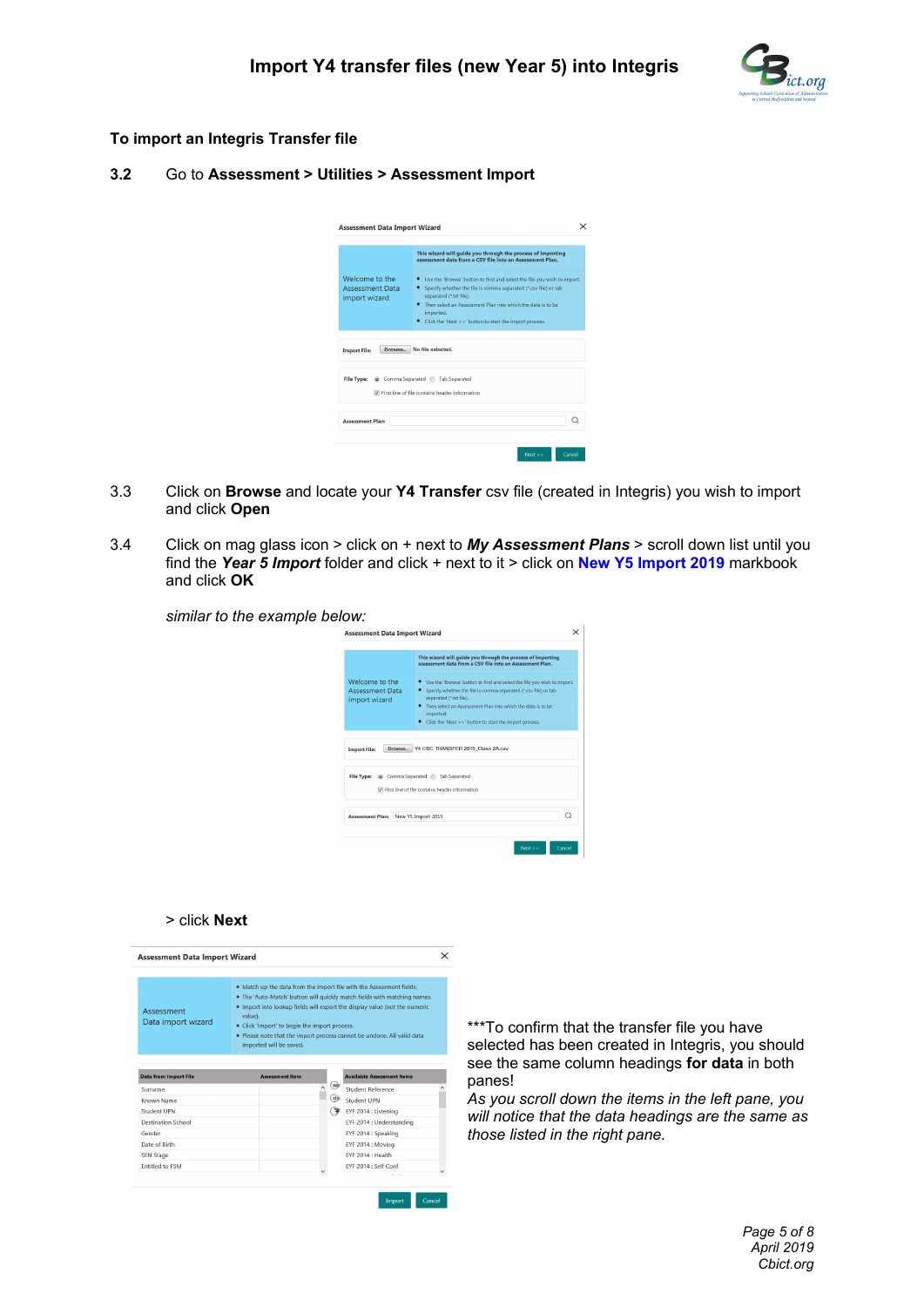

- 3.5 Click on the **Automatch** button and you will see the items in the right pane move across to the left automatically where there is a match > then click on **Import**.
- 3.6 When the import process is finished, you will be prompted with either a '*Import of Assessment data has completed successfully'* OR

you will be prompted to *Generate a Report*. In all cases where you are prompted to generate the report, click on this button to check for any discrepancies – it will point out where a pupil in your transfer file may not exist in your markbook or you may have missing data for some of the columns. *This is perfectly acceptable as the sending school may not have data for all the columns.*

3.7 **To check what has been imported**: >go to **Assessment > Markbook** > select the **New Y5 Import 2019** markbook > click Open

You should be able to see what data has been imported.

Repeat steps 3.1 – 3.7 for each Integris Y4 Transfer file received if created by an Integris feeder lower school.

**To import a Y4 Transfer file created in SIMS or any other spreadsheet:**

**Important!! At this point you have saved the Y4 Transfer file as a csv file and have identified which columns in the Y5 Import markbook the data needs to be matched to:** 

#### **3.8** Go to **Assessment > Utilities > Assessment Import**

|                                                           | This wizard will quide you through the process of importing<br>assessment data from a CSV file into an Assessment Plan.                                                   |
|-----------------------------------------------------------|---------------------------------------------------------------------------------------------------------------------------------------------------------------------------|
| Welcome to the<br><b>Assessment Data</b><br>import wizard | • Use the 'Browse' button to find and select the file you wish to import.<br>• Specify whether the file is comma separated (*.csv file) or tab<br>separated (*.txt file). |
|                                                           | . Then select an Assessment Plan into which the data is to be<br>imported.<br>Click the 'Next >>' button to start the import process.                                     |
| Browse<br><b>Import File:</b>                             | No file selected.                                                                                                                                                         |
|                                                           |                                                                                                                                                                           |
| File Type:                                                | Comma Separated (6) Tab Separated<br>First line of file contains header information                                                                                       |

- 3.9 Click on **Browse** and locate your **Y4 Transfer** csv file you wish to import and click **Open**
- 3.10 Click on mag glass icon > click on + next to *My Assessment Plans* > scroll down list to find the *Year 5 Import* folder and click + next to it > click on **New Y5 Import 2019** markbook and click **OK** > click **Next**

You should see that the column headings in the left and right hand pane differ and these will need to be matched by yourself **with caution**. *The headings on the left are those from the Y4 Transfer file.*

*If the headings in the left pane are difficult to distinguish, cancel out at this point and open the*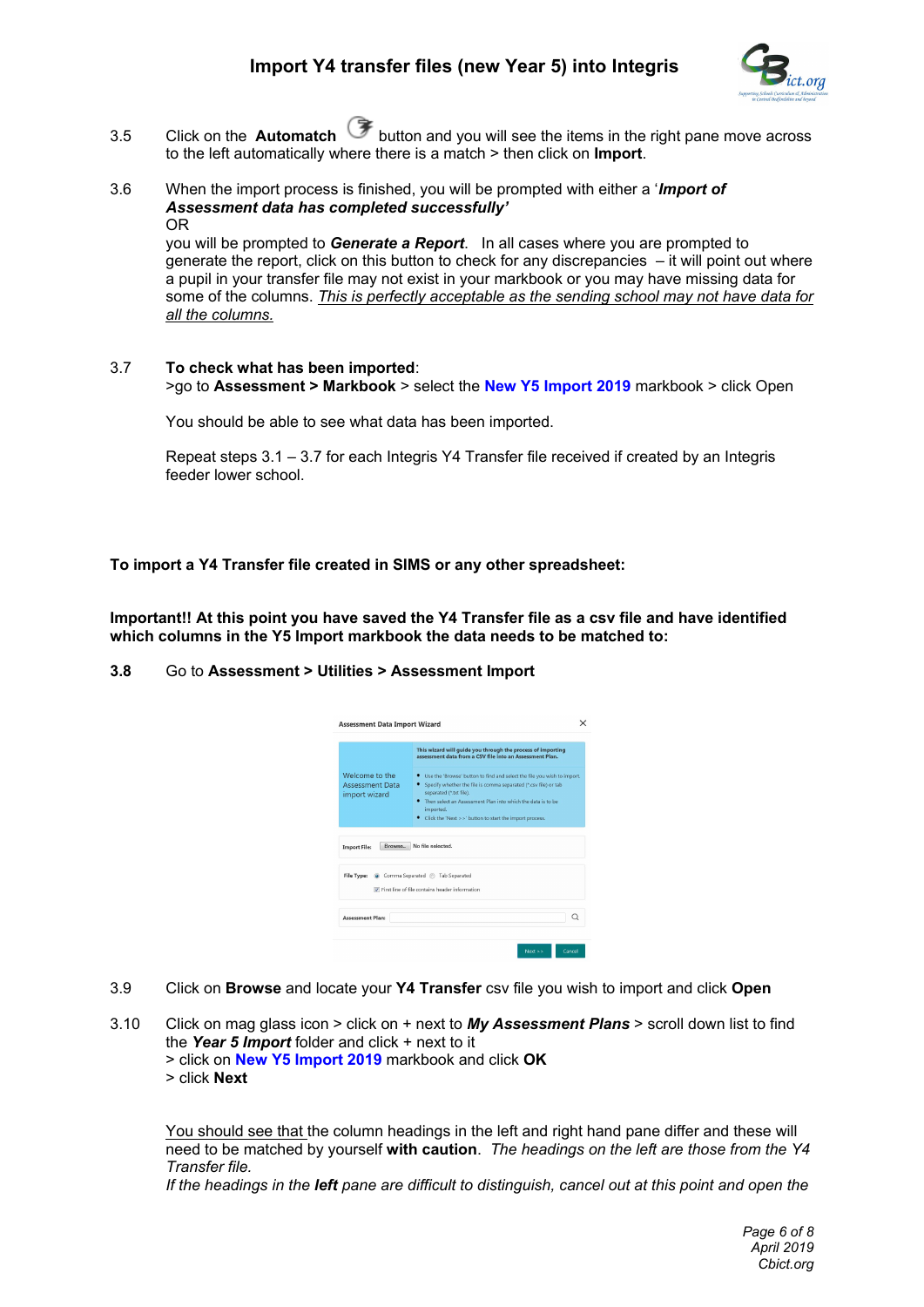# **Import Y4 transfer files (new Year 5) into Integris**



*transfer file separately to take a closer look – you need to work out what each column in the transfer contains so that you can match them against the correct column in your Import markbook.* 

3.11 To match the columns manually: >Click the column heading in the left pane

> then click the column heading in the right pane

> then click on **Link Assessment Item** icon which will move the column heading from the right pane next to the column heading selected in the left pane.

Continue in the same way to match the remaining items. Ensure that you have matched the columns correctly!!!!

- 3.12 When you are sure you have matched all the columns you need to import accurately, click **Import** to import the data.
- 3.13 When the import process is finished, you will be prompted with either a '*Import of Assessment data has completed successfully'* OR

you will be prompted to *Generate a Report*. In all cases where you are prompted to generate the report, click on this button to check for any discrepancies – it will point out where a pupil in your transfer file may not exist in your markbook or you may have missing data for some of the columns. *This is perfectly acceptable as the sending school may not have data for all the columns.*

#### 3.14 **To check what has been imported**: >go to **Assessment > Markbook** > select the **New Y5 Import 2019** markbook > you should be able to see what data has been imported.

Repeat steps 3.8 – 3.14 for each Y4 Transfer file that has not been created as an Integris exported csv file.

All of the data you have imported will automatically transfer into the markbooks for 2019/2020 after the Year End process has been completed at the start of the new academic year in September.

Well done – you have completed the new Y5 import procedure.